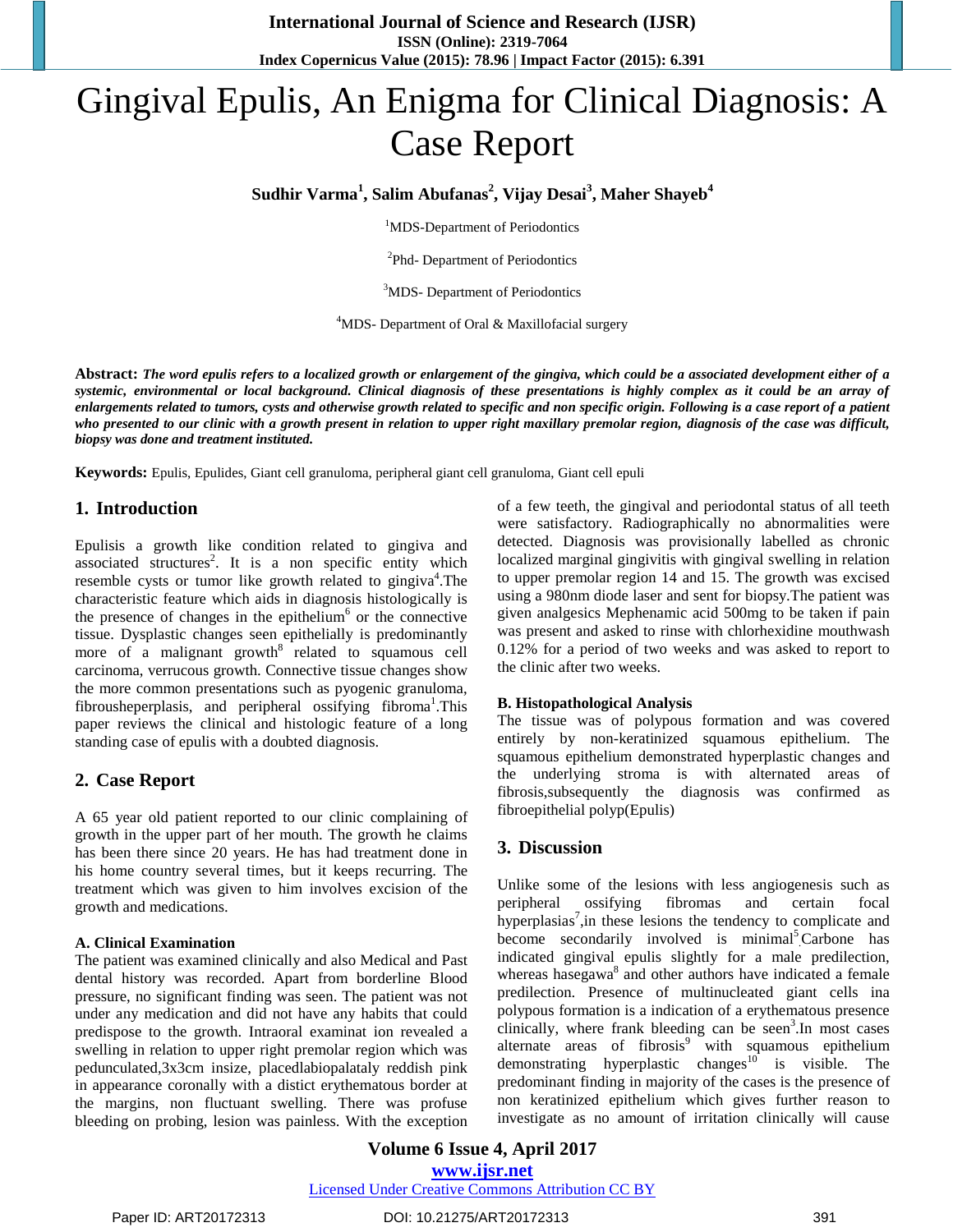dysplastic changes unless the tissues are overwhelmed by cells contributing to changes internally. Though in the present case all the contributory factors led to the lesion being dormant for a very considerable period of time, it did not contribute to any dysplastic changes within the combined strata leading to any malignancy. Factors that can contribute otherwise such as habits, systemic and other local factors play a significant role, but it has to be adjunct with contributory cellular changes to produce any desired effect.

# **4. Conclusion**

Gingval growth-Epulis could be non contributory to a eventual outcome which can be associated pathologically. Most of the presentations are tumor like and associated with erythematous borders and bleeding on palpation. It could be a part of a systemic factor related hormonally or a local factor associated with habits. Differential diagnosis has to be established and biopsy is mandatory to establish the characteristic of the lesion. In most cases lesions tend to be dormant without involvement of supporting structures, whereas in some, rapid involvement is seen. Patients should be put on a follow up and medical intervention be carried out at the earliest to rule out any developments.

# **References**

- [1] **Ajagbe HA, Daramola JO**. Fibrous epulis: experience in clinical presentation and treatment of 39 cases. J Natl Med Assoc. 1978;70 5:317–319.
- [2] **Rajanikanth BR, Srinivas M, Suragimath G, et al**. Localized gingival enlargement—a diagnostic dilema. Indian J Dent. 2012;3 1:44–48
- [3] **Kfir Y, Buchner A, Hansen LS**. Reactive lesions of the gingiva. A clinicopathological study of 741 cases. J Periodontol. 1980;51 11:655–661
- [4] **Alam MN, Chandrasekaran SC, Valiathan M**. Fibroma of the gingiva: a case report of a 20 year old lesion. Int J Contemp Dent. 2010;1 3:107–109
- [5] **Halliday H, Gordon S, Bhola M**. Case report: an unusually large epulis on the maxillary gingiva of a 24 year-old woman. Gen Dent. 2007;55 3:232–235
- [6] **Dabholkar JP, Vora KR, Sikdar A**. Giant fibrous epulis. Indian J Otolaryngol Head Neck Surg. 2008;60 1:69–71
- [7] **Carbone M,Broccoletti R, Gambino A**. Clinical and histological features of gingival lesions: a 17-years retrospective analysis in a northern Italian population. Med Oral Patol Oral Cir Bucal. 2012;17 4:e555–e561
- [8] **Hasegawa T, Shimoda T, Hirohashi S, Hizawa K, Sano T**. Collagenous fibroma (desmoplastic fibroblastoma). Report of four cases and review of literature. Arch Pathol Lab Med. 1998;122:455–60
- [9] **Rass T., Prein J**. Differential Diagnosis of Epulis Type Changes in Mouth. Swiss Dent. 1992;13(1):21–27
- [10]**Daley T.D., Wysocki G.P., Wysocki P.D. Wysocki**.The Major Epulides: Clinicpathological correlations. J Can Dent Assoc. 1990;56(7):627–630



**Figure 1:** Epulis



**Figure 2:** RVG



**Figure 3:** Biopsy

**Volume 6 Issue 4, April 2017 www.ijsr.net** Licensed Under Creative Commons Attribution CC BY